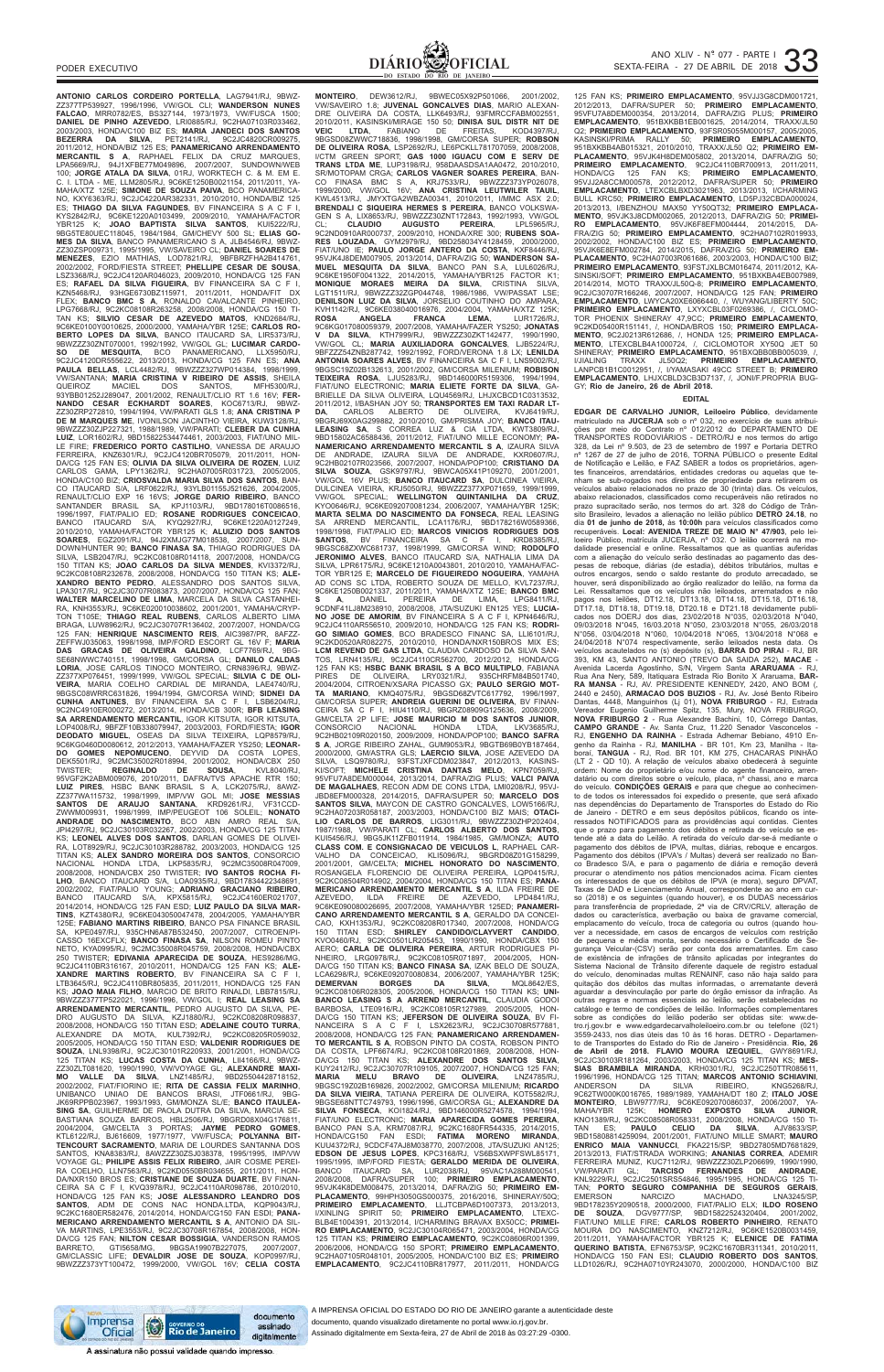

ES; **OZORIO ANTONIO TEIXEIRA**, LJH2171/RJ, 9BFBXXLBAB-GL76829, 1986/1986, FORD/ESCORT L; **BANCO GUANABARA S/A**, KNG1136/RJ, 9BM364287LC067368, 1991/1991, M.BENZ/O 371 RS; **PANAMERICANO ARR MERCANTIL SA**, JOSE ORLANDO DA PAZ MARTINS, MZU7745/AC, 9C6KE122090075262, 2009/2009, YA-MAHA/FACTOR YBR125 K; **MARCOS SPINOLA CONTI**, MARCELO CHAVES CUNHA, MSL1983/ES, 9BWEB05X934007215, 2003/2003, VW/SAVEIRO 1.6 SUPERSURF; **AROLDO DA CONCEICAO GOMES**, KNT7608/RJ, 9C2JC30708R670456, 2008/2008, HONDA/CG 125 FAN; **HIDELMA HIDRAULICA E MANUT LT**, LUCILENE BRAGA DA SILVA, CNC5385/SP, KN2ANM8D1WK057702, 1998/1998, IMP/ASIA TOWNER SDX; **SERGIO SANTANA OLIVEIRA**, KNR1172/RJ, 9BGKS08VKKC304710, 1989/1989, GM/KADETT SL/E; **OSVALDO DURANTE**, DAJ9023/SP, KNCSHX73AB7469911, 2010/2011, I/KIA K2500 HD; **PROVIDER SOLUCOES TECNOLOGICAS LTDA**, NQW7141/PE, 9C6KE126090009190, 2009/2009, YAMAHA/XTZ 125K; **ERNESTO REIS**, FDM4414/SP, 9BGCA80X0DB164786, 2012/2013, CHEVROLET/MONTANA LS; **CLEAN GESTAO AMBIENTAL SERVI-COS GERAIS L**, NSW9489/PA, 9BWAA05W5BP054487, 2010/2011, VW/GOL 1.0 GIV; **FUNDACAO MUN SAUDE DE NOVA FRIBURGO**, KZS2956/RJ, 9BD25504568774877, 2006/2006, FIAT/FIORINO IE; **LUIZ PIRES**, GPS8956/MG, CG1252029223, 1981/1981, HONDA/ML 125; **CARLOS NATHAN BASTOS FERRAZ**, LYP5475/RJ, 9BGKS35SRRC341723, 1994/1994, GM/KADETT IPANEMA GLS; **SE-CRETARIA DE ESTADO DE SAUDE**, LNT8659/RJ, 9BWCA05YX2T012396, 2001/2002, VW/GOL SPECIAL; **PAULO RO-BERTO COSTA DE SOUZA**, LCT3968/MG, 9BD185225X7019415, 1999/1999, FIAT/MAREA SX; **JOSE ANTONIO DOS SANTOS**, MOK9166/PB, 9C2HB02108R048636, 2008/2008, HONDA/POP100; **MARCEL CHINAIDRE DE SOUZA**, KTF9608/RJ, 9BWZ-ZZ30ZMT129873, 1991/1992, VW/GOL CL; **WALDECI AZUMA PE-REZ**, KMN1018/RJ, 23K013998, 1983/1983, YAMAHA/DT 180; **ANA CLAUDIA CASTRO FORTUNATO SANTOS**, DRM7408/SP, 93HFA66308Z250522, 2008/2008, HONDA/CIVIC LXS FLEX; **MARCE-LO ALVES HENRIQUES**, LBR5053/RJ, KN3HNS8D2TK005274, 1996/1997, IMP/ASIA TOWNER DLX; **REAL LEASING SA ARREN-DAMENTO MERCANTIL**, CARLOS MAZZA JUNIOR, ANF3768/SP, 9BD17103G62678756, 2005/2006, FIAT/PALIO FIRE FLEX; **NICOLAS JULIAO GOTTARDO**, CRISTIANO RAFAEL DA SILVA, MRO2379/ES, 9C2MC35008R004634, 2007/2008, HONDA/CBX 250 TWISTER; **POR-TO SEGURO COMPANHIA DE SEGUROS GERAIS**, MARIO JOSE DOS SANTOS BARREIROS, MSY7297/SP, LKHGF1AG8AAC00427, 2009/2010, I/HAFEI MINIVAN 7P L; **MOISES SOARES DE SOUZA**, BS304/RJ, 9C2JC1801KR404733, 1989/1989, HONDA/CG 125 TO-DAY; **JOSE DE OLIVEIRA FONSECA NETO**, HLR9765/MG, 9C2JC4110CR441964, 2011/2012, HONDA/CG 125 FAN KS; **ELOISIO DIAS SIQUEIRA**, LJH6554/RJ, 9BD14600003111615, 1986/1986, FIAT/UNO CS; **ELIANA CRUZ SANTANA**, LII6845/RJ, 9BGTC11ULLC117468, 1990/1990, GM/CHEVETTE SL; **PAULO BRU-NO CUNHA PINTO**, FERNANDO CAMPOS TEIXEIRA, LRC1319/RJ, 9C6KE044050121715, 2005/2005, YAMAHA/YBR 125K; **VILMA CRIS-TINA DA SILVA ANTUNES**, IRACEMA FERREIRA HORTA, EDO9922/SP, JMYLRN84W2ZA00254, 2002/2002, IMP/MMC SPACE WAGON GLX; **JOSE CARLOS ALVES**, DFD6758/SP, 9C2JC30103R808421, 2003/2003, HONDA/CG 125 TITAN KS; **JOAO RAMALHO DE CAMPOS**, ELIAS FERREIRA, BFU5718/SP, 9C2JC1801MR222299, 1991/1992, HONDA/CG 125 TODAY; **MARA RUBIA PACHECO LINS**, LBX8567/RJ, KN2ANM8D1VK041336, 1997/1997, IMP/ASIA TOWNER SDX; **WALTAIR MACEDO DE CAR-VALHO**, PH644/RJ, CG125BR1343074, 1983/1983, HONDA/CG 125; **MARIA ANGELA SILVEIRA SOARES**, HCN7122/MG, 9CDCF47AJ6M000606, 2005/2006, JTA/SUZUKI AN125; **MONCLAR MARCHIOLI MOREIRA**, RK771/RJ, 9C2JD0801HR108494, 1987/1987, HONDA/XL 125 S; **CUSTODIO JOSE DA FRAGA**, KVJ7764/RJ, 8AP17202LB2179708, 2010/2011, I/FIAT SIENA EL FLEX; **DALTON PEREIRA DE ORNELLAS**, GUX8019/RJ, 9BD14600003153444, 1986/1986, FIAT/PREMIO CS 1.5; **CLAUDELINO DE SA MARTINS**, PH722/RJ, 9C62TW000J0009724, 1988/1988, YAMAHA/DT 180 Z; **FE-LIPE OLIVEIRA DOS SANTOS**, KZY4819/RJ, 9C2KC08206R828561, 2006/2006, HONDA/CG 150 TITAN ESD; **ELISANGELA CORREA DA SILVA**, KYP1191/PR, 9BD13531682080206, 2007/2008, FIAT/IDEA ADVENTURE FLEX; **JORGE LUIZ DE S. SILVA**, GKY1308/MG, BS238060, 1972/1972, VW/FUSCA 1500; **ERIVELTO RAMOS DE QUEIROZ**, LHV4872/RJ, 9BFZZZ55ZLB038017, 1990/1990,<br>FORD/DEL REY BELINA GLX; **JOSE RICARDO DA SILVA,**<br>LIL6562/SP, 9BGJK11YLLB043948, 1990/1990, GM/MONZA SL/E\_2.0;<br>NEL**SON MARCOMDES CORTES FILHO**, KUQ7177/MG, 9BG-TE11UHGC118429, 1986/1987, GM/CHEVETTE; **ILANNA SALETE MORAIS MARTINS**, LKV8807/RJ, 9C6KG017080108330, 2008/2008, YAMAHA/FAZER YS250; **ROSANE FERREIRA DA SILVA**, NJR8214/MT, KNABK514AAT906863, 2010/2010, I/KIA PICANTO EX3 1.0L; **WEDERSON MAGI FERREIRA**, MPV7395/ES, 9CDGS500ESM001451, 1995/1995, JTA/SUZUKI GS500E; **DEJANE APARECIDA M DOS SANTOS SILVEIRA**, LUCIANA PRATA SILVA, KOR0718/RJ, 9BD146000P3991201, 1993/1993, FIAT/UNO ELEC-TRONIC; **FERNANDO CHAGAS PATRAO FILHO**, KPX7969/RJ, 9BGSC68ZWVC659914, 1997/1998, GM/CORSA WIND; **AGRO R H DE VR PRODUTOS E SERVICOS LTDA ME**, GMZ7230/RJ, 9BWZ-ZZ30ZRT023863, 1994/1994, VW/GOL 1000; **MARCELO MALAVASI DA SILVA**, BANCO ITAUCARD S A, KOR1508/SP, 9BD178096X0880772, 1999/1999, FIAT/PALIO EX; **FABIOLA DE FA-TIMA SILVEIRA LEITE**, BSD7687/SP, 9BGSC08ZTTC747555, 1996/1996, GM/CORSA WIND; **SEBASTIAO CARLOS DA COSTA**, KVG2335/RJ, 9C2JC30708R011733, 2007/2008, HONDA/CG 125 FAN; **AECIO DE ALMEIDA FARIA**, LJW1402/RJ, 9BD146000M3735153, 1991/1991, FIAT/UNO MILLE BRIO; **LUIZ CARLOS MACHADO DE AZEVEDO**, DENIS DE SOUZA SANTOS, LCW3096/SP, 9BGSC19Z0XC770116, 1999/1999, GM/CORSA WIND; **LUIZ CLAU-DIO GOMES**, LNR2705/RJ, 9C2HA07102R007553, 2001/2002, HON-DA/C100 BIZ ES; **IZILDA FATIMA REAL CAMARGO**, EXJ1900/SP, 96PERCE15DFS01441, 2013/2013, KAWASAKI/ER-6N; **SUL AMERI-CA CIA NACIONAL DE SEGUROS**, ANTONIO CARLOS DE ALMEI-DA SANTOS, KQP4260/RJ, WVWLT83C38P120578, 2008/2008, I/VW PASSAT 2.0T FSI; **GERALDA DA SILVA BRITO**, RENE DA FONSE-CA LIMA, KMH0836/RJ, 9BD146000S5463775, 1995/1995, FIAT/UNO ELECTRONIC; **MARCIA ANDREA R DE A HAMMOND**, LIH0212/RJ, 9BD146000P8309806, 1993/1993, FIAT/UNO FIORINO 1.5; **ALFEU LEMOS JUNIOR**, LCA8687/RJ, 9BWZZZ376WP029073, 1998/1999, VW/SAVEIRO CL 1.6 MI; **MARCO ANTONIO VASQUES GUIMA-RAES**, JOSE DE ARIMATEIA DA SILVA, DTB0738/SP, 9BGTS75W07C143800, 2006/2007, GM/ZAFIRA COMFORT; **HERLIN DE CASTRO MATTOS**, BT546/RJ, 9C2JC1801MR228835, 1991/1992, HONDA/CG 125 TODAY; **ED ROY NICHOLSON TAVES**, FTA2685/SP, 9BRK29BT5F0042938, 2014/2015, TOYOTA/ETIOS HB XS 15; **PAU-LO CESARIO PEREIRA BASTOS**, KZW5400/RJ, 9CDNF41LJ7M035432, 2006/2007, JTA/SUZUKI EN125 YES; **LUTER-CIO DE OLIVEIRA CUNHA**, RR6817/RJ, BJ665436, 1977/1978, VW/FUSCA; **JOSE CELSO DA SILVA**, BT581/RJ, 9C2JC1801MR216446, 1991/1992, HONDA/CG 125 TODAY; **TRANS-PORTADORA TEGON VALENTI SA**, IGC6218/RS, 9BWV-TAP52TDB60908, 1996/1997, VW/7.100; **ANDERSON MAGALHAES SUNQUIM**, KNH5948/RJ, 9BFBSZFHA1B371817, 2001/2001, FORD/FIESTA GL; **ARILSON JOSE DOS SANTOS**, DEBORAH RI-BEIRO DOS SANTOS, KXC0028/RJ, 9C2MC35004R006538, 2003/2004, HONDA/CBX 250 TWISTER; **JOAO VICTOR PACHECO DIAS**, ROSANGELA DE FATIMA DA SILVA BENTO, KPM6929/RJ, 9C6KE0100Y0003635, 2000/2000, YAMAHA/YBR 125E; **SEBASTIAO ESTANISLAU VIMERCATI**, KOS4889/RJ, 93FMRCCMBCM010141, 2011/2012, KASINSKI/MIRAGE 150 50; **JOSELI LACERDA TEIXEIRA DE AZEVEDO**, KUH9513/RJ, 9C6KE042040025922, 2004/2004, YA-MAHA/YBR 125ED; **JORGE ALVES DA CUNHA**, HAQ8843/MG, 9C2JC4110AR025676, 2010/2010, HONDA/CG 125 FAN KS; **MOACIR GOMES TEIXEIRA**, JONATAS F DA SILVA, LIM3408/RJ, 9BFZ-ZZ54ZLB101818, 1990/1990, FORD/VERONA GLX; **CARLOS VIEIRA DOS SANTOS**, KMW4985/RJ, 9C6KE092070137991, 2007/2007, YA-MAHA/YBR 125K; **WALDIERIA VERONICA DE PAULA**, LSG1700/RJ, 9C6KE1950G0056081, 2015/2016, YAMAHA/YBR125 FACTOR K1; **LUIS CLAUDIO LOPES MONT MOR**, ANTONIO CARLOS CHAVES

DIAS, LSN1061/RJ, 9C2JD20205R012253, 2004/2005, HON-DA/NXR125 BROS ES; **JOSE FRANCISCO DE OLIVEIRA**, LGM3416/RJ, 9BWZZZ30ZET404072, 1983/1984, VW/GOL; **EMA-NUEL BARBOSA PASSOS**, KZW9585/RJ, 9C6KE092070079918, 2006/2007, YAMAHA/YBR 125K; **SAMUEL CERQUEIRA DE ARAU-JO**, LPS0756/RJ, 9C6KE044050075804, 2004/2005, YAMAHA/YBR JANAINA LUIZA JUSTINO ROSA, 9C2JC4110DR401855, 2012/2013, HONDA/CG 125 FAN KS; **ROD-SON AMADEU DE OLIVEIRA ANDRES**, KUW4821/RJ, 9C6KG017080070092, 2007/2008, YAMAHA/FAZER YS250; **ELZA HE-LENA CELESTINA PERREIRA**, ROBSON ESDRAS DOS SANTOS, HCX1034/RJ, 9C6KE091060011289, 2006/2006, YAMAHA/YBR 125E; **RAFAEL DE CAMPOS PINTO**, KMF6804/RJ, 9BWZZZ376WP009481, 1998/1998, VW/SAVEIRO CL 1.8 MI; **FRANCISCO GOMES DA SIL-VA**, CARLOS HENRIQUE MOURA, KOJ6021/RJ, 9BWZ-ZZ30ZRP289574, 1994/1995, VW/VOYAGE CL; **DANIEL GUIMARAES JUSTINO**, LUV1598/RJ, 9C2KC08504R006156, 2004/2004, HON-DA/CG 150 TITAN ES; **MICHELLE ROCHA DOS SANTOS**, LOH8606/RJ, 9BWCA05Y42T160687, 2002/2002, VW/GOL SPECIAL;<br>**GLEISON R DOS SANTOS CORREA,** KUV6994/RJ,<br>9C2KC08508R401309, 2007/2008, HONDA/CG 150 TITAN ES; **CIDI-NEI CARNEIRO RODRIGUES FILHO**, LNK8866/RJ, 9C2ND07001R007479, 2001/2001, HONDA/NX-4 FALCON; **VERA LU-CIA ROCHA CARREIRO**, LLO4013/RJ, LXYXCBL06C0502270, 2011/2012, I/SHINERAY XY 50 Q; **ALEX LUIZ BATISTA REIS**, WEL-LINGTON BESSA FERREIRA, KOE9286/RJ, 9C6KE1500B0016488,<br>2011/2011, YAMAHA/FACTOR YBR125 ED; KLEBS RODRIGUES YAMAHA/FACTOR YBR125 ED; **KLEBS RODRIGUES** PESSOA CAVALCANTI, OTAVIO AUGUSTO C DE ALBUQUERQUE KMZ3381/RJ, 9C2ND050VVR009785, 1997/1997, HONDA/NX 350 SAHARA; **MARCIO DE ALMEIDA**, SONIA REGINA LEAL DA SILVA, LOA2215/RJ, 9C6KE026020004122, 2002/2002, YAMAHA/YBR 125ED; **RODRIGO DE BARROS ANDRADE ME**, LQW2678/RJ, 9C2JC4130DR009932, 2013/2013, HONDA/CG125 CARGO KS; **DI-LERMANDO ALVES GOMES**, DEILSA DA SILVEIRA DUARTE, LSD0621/RJ, 9C2KC08104R093753, 2004/2004, HONDA/CG 150 TI-TAN KS; **MARIA SANTANA DE OLIVEIRA**, ROBERTO DO VALE SIL-VA, KQS0430/RJ, 9C2MC35005R042932, 2005/2005, HONDA/CBX 250 TWISTER; **GILSON DE BARROS CARDOSO**, LOY5989/RJ, 9CDNF41LJ7M054353, 2006/2007, JTA/SUZUKI EN125 YES; **ANA LUCIA PEREIRA SILVA**, DEBORA DIAS DE OLIVEIRA, LOQ3470/RJ, 9C2HA07103R041021, 2003/2003, HONDA/C100 BIZ ES; **JOAQUIM GOMES DE OLIVEIRA**, LOS7493/RJ, 9C2JD20203R015712, 2003/2003, HONDA/NXR125 BROS ES; **CARLOS HENRIQUE GAR-CES NOGUEIRA**, LKO5367/RJ, 9C2MC35008R030796, 2007/2008, HONDA/CBX 250 TWISTER; **LAURA NUNES DE OLIVEIRA**, LVD3487/RJ, 9C2KC08506R010035, 2005/2006, HONDA/CG 150 TI-TAN ES; **DIONNES ANDRADE BARCELOS**, DELNIR SOUZA BER-NARD, LPL2977/RJ, 9C2HA07101R202133, 2000/2001, HONDA/C100 BIZ ES; **JOSE CARLOS CARVALHO LINDGREN**, LAQ0137/RJ, 1HGCD5645SA650224, 1995/1995, I/HONDA ACCORD LX; **JOSE CARLOS MARQUES GOMES**, BRO2727/SP, WF0AGXGB-BRGG15076, 1994/1995, I/FORD MONDEO GLX AG; **SUL AMERICA CIA NACIONAL DE SEGUROS**, MARCOS KLEIN HEGEDORNE, LBX9121/RJ, 9BGSE35NWVC615265, 1997/1998, GM/CORSA GL W; **JOSE MANOEL DE SOUZA**, KTF7584/RJ, 9BFCXXLC2HBJ36726, 1987/1988, FORD/DEL REY GLX; **JOAO DOMINGOS DA SILVA NE-TO**, LQU5734/RJ, 95VAC1A899M000440, 2009/2009, DAFRA/SUPER 100; **WALTER AKAKI**, KSD2916/RJ, 9BGJK11YJHBO17862, 1987/1987, GM/MONZA SL/E; **DAMIANA DOS SANTOS GAVINA**, KRA7279/RJ, 951BXKBB2BB004867, 2010/2011, TRAXX/JL50 Q2; **JU-LIANA DO NASCIMENTO MOTTA**, LPS1520/RJ, 9C2ND0910BR001523, 2010/2011, HONDA/XRE 300; **EDUARDO DA SILVA ABREU**, LLZ3371/RJ, LWYMCA208D6006610, 2012/2013,<br>I/WUYANG WY50QT 2; **BOS NAVEGACAO S/A**, AMILTON RAMA-<br>LHO, KNO6747/RJ, 9BGAB69W08B217867, 2007/2008, GM/VECTRA SEDAN ELEGANCE; **PAULO CESAR DOS SANTOS**, LAP0649/RJ, 9BD146000P3978585, 1993/1993, FIAT/ELBA CSL; **LOCALIZA RENT A CAR S.A.**, PZP0301/MG, 9BGKL48U0JB107338, 2017/2018, CHE-VROLET/ONIX 10MT JOYE; **CLAUDIO LUIZ MEDEIROS LOPES**, LTC6377/RJ, 9A9F36719FBDZ2037, 2015/2015, R/RECLAL CA RC; **AGOSTINHO GOMES DE MORAES FILHO**, VANDERLEI VIEIRA GARCIA, LCM0552/RJ, 9BD178296W0721642, 1998/1999, FIAT/PALIO EX; **FERNANDA FRANCIELY C.ROSA DE OLIVEIRA**, GUZ0164/ES, 9BFZZZFDATB006289, 1996/1996, FORD/FIESTA CLX 16V; **SERGIO ROBERTO TAVARES DA SILVA**, GEANE ELIZA FRANCA COSTA, KTQ3671/RJ, 9BGJK11RNNB034980, 1992/1992, GM/MONZA SL/E EFI; **EDILSON PEREIRA GERON**, ANSELMO RIBEIRO GUIMARAES JUNIOR, KXR0958/RJ, 9BD17206G83350509, 2007/2008, FIAT/SIENA FIRE FLEX; **FILIPE RIBEIRO SILVA**, ESK2891/RJ, 9C2JC4110AR710881, 2010/2010, HONDA/CG 125 FAN KS; **CLAU-DETE DA CONCEICAO GONCALVES**, LQX9552/RJ, LD3PCK6J4C1400123, 2011/2012, I/KAYO KYNRO KN150; **NILO FIL-GUEIRAS**, LNZ3843/RJ, 9C6KE013020021536, 2002/2002, YA-MAHA/YBR 125K; **JONAS LIMA SILVA**, LKW8838/RJ, 9C2JC42209R046551, 2009/2009, HONDA/BIZ 125 ES; **ANTONIO JOSE PETRUCCI JUNIOR**, LBU0418/RJ, 9BGSD68ZVVC789495, 1997/1997, GM/CORSA SUPER; **MARIZETE AGUIAR DA CONCEI-CAO**, LQN0498/RJ, 9C2HA0700YR020915, 2000/2000, HONDA/C100 BIZ; **REGINALDO DA SILVA**, LOL5644/RJ, 9C2HA07102R017314, 2002/2002, HONDA/C100 BIZ ES; **DIOGENES DA CRUZ**, KTN9874/RJ, 9BD146000R5155975, 1994/1994, FIAT/UNO ELECTRO-NIC; **JOVANE NERIS DE SOUZA**, JOI3535/RJ, 9BGSC19Z0YC181054, 2000/2000, GM/CORSA WIND; **JORGE DA SILVA**, KWI5837/RJ, 951BAKJC0BB001123, 2011/2011, TRAXX/JH125F; **TALMO RIBEIRO DE MORAES**, LRP2605/RJ, 9C2JC30708R660400, 2008/2008, HONDA/CG 125 FAN; **WAGNER MACHADO GOMES**, LQS5843/RJ, LHJXCBCD9C0300124, 2011/2012, I/BASHAN JOY 50; **GEREMIAS MARQUES DA SILVA**, KXH0373/RJ, 9C2MC35007R026505, 2006/2007, HONDA/CBX 250 TWISTER; **FELI-PE FERREIRA DE MORAES**, LUD4891/RJ, 9C6KE1510C0030863, 2011/2012, YAMAHA/FACTOR YBR125 E; **JOSE LUIS DE OLIVEIRA**, KVU6240/RJ, LHJXCBCD4C0313024, 2011/2012, I/BASHAN JOY 50; **MARCO AURELIO DE CASTRO TAVARES**, LIDIANE ARAUJO DA SILVA FERREIRA, LKK5539/RJ, 9BGTR69W07B267339, 2007/2007, GM/ASTRA SEDAN ADVANTAGE; **SANDRO NOGUEIRA BARRETO**, LKZ8406/RJ, 9C2NC4310AR028761, 2009/2010, HONDA/CB 300R; **TACITO LEAL CARDOSO**, KMY0545/RJ, 9C2HA050WWR020316, 1998/1998, HONDA/C100 DREAM; **OSWALDIR GONCALVES**, LJF4686/RJ, 9BWZZZ30ZET401961, 1983/1984, VW/GOL; **THIAGO PERCIANO OLIVEIRA**, MST3360/ES, 9C2ND07001R010988, 2001/2001, HONDA/NX-4 FALCON; **ANTONIO CARLOS CAMARGO TAVARES**, LLZ3996/RJ, LD3PCK6J8C1400089, 2011/2012, I/KAYO KYNRO KN150; **HERMINIA MARIA DA SILVA PINHEIRO**, KNB6852/RJ, 9C2KC08507R086084, 2007/2007, HONDA/CG 150 TI-TAN ES; **GILMAR CONCEICAO SANTOS**, ANTONIO BALBINO FI-9BWCA15X1YP096879, 2000/2000, VW/GOL SPECIAL; **ANDREIA DOS SANTOS MELO**, KZN6743/RJ, 95VFU5L8BCM003612, 2011/2012, DAFRA/ZIG PLUS; **ANDRE CAR-DOSO DOS SANTOS**, LOV5549/RJ, 9C2HA07101R206675,<br>2000/2001, HONDA/C100 BIZ ES; **JEAN MARCEL SILVA SANTOS,**<br>KVC5896/RJ, 95VCB1M589M031519, 2008/2009, DAFRA/KANSAS<br>150; **PAULO EDUARDO PEREIRA DA SILVA**, MQU7386/RJ, 9BD27801A72524195, 2006/2007, FIAT/STRADA FIRE FLEX; **COSME REIS GOMES**, ANA PAULA DA CUNHA SOUZA, KNI7977/RJ, 9BD178226V0298507, 1997/1997, FIAT/PALIO EDX; **LEANDRO COR-BAJE BORGES**, KRF0815/RJ, 9C2KC08208R075082, 2008/2008, HONDA/CG 150 TITAN ESD; **IVERSON ALVES MOZER**, FERNANDA DIAS MELLO, KNR8690/RJ, 9C2HA0710YR255808, 2000/2000, HON-DA/C100 BIZ ES; **EDSON SANTOS DO NASCIMENTO**, MANOEL LUIZ REZENDE LEITE, KPR0090/RJ, 9C2HA07103R030245, 2003/2003, HONDA/C100 BIZ ES; **JORGE GOMES LOURENCO**, KBY3050/RJ, 9BWZZZ30ZMP227230, 1991/1991, VW/PARATI CL; **JO-SE CARLOS MUSSI RIBEIRO**, FRANCISCO CESAR P PROENCA, KZU4020/RJ, 9C2KC08106R921235, 2006/2006, HONDA/CG 150 TI-TAN KS; **DEIVISSON BATISTA RECHHELM**, MQS3071/ES, 9C2KC08106R917239, 2006/2006, HONDA/CG 150 TITAN KS; **HE-RON DIOGAN DO AMARAL NASCIMENTO**, JANETE LESSA CONS-TANTINO, LNI4666/RJ, 9C2JC30101R058740, 2000/2001, HONDA/CG

125 TITAN KS; **RENATO DE OLIVEIRA MOTA**, ESI0016/SP, 9C2JC4110BR407585, 2010/2011, HONDA/CG 125 FAN KS; **SERGIO DE SOUZA VEIGA**, LBJ4640/RJ, 9C2MC270VTR002442, 1996/1997, HONDA/CBX 200 STRADA; **GERLI SARAIVA GOMES**, LLE3575/RJ, LAAAAKJC0A0003211, 2010/2010, I/JIALING TRAXX JH125F; **JOAO RANGEL ANTUNES**, LLO1810/RJ, 9C2JC4120BR737173, 2011/2011, HONDA/CG 125 FAN ES; **LUIZ BRAZ MOSQUINI**, KWT2562/RJ, 9C2JC41209R081307, 2009/2009, HONDA/CG 125 FAN ES; **THUANY DE SIQUEIRA DOMINGOS**, KYP0495/RJ, 9C6KG021070003365, 2006/2007, YAMAHA/LANDER XTZ250; **BRASIL VEICULOS CIA DE SEGUROS**, DEDE VEICULOS, GUA1885/SP, 9BD17142812043184 2001/2001, FIAT/PALIO STILE; **FABIANO CARDOSO DANTAS COU-TINHO**, FLAVIO ALVES DOS SANTOS, HAZ6763/RJ, 9C2MC35004R035972, 2004/2004, HONDA/CBX 250 TWISTER; **OZEIAS RODRIGUES DE PAULA**, KQS3159/RJ, 9C2JC4120DR554224, 2013/2013, HONDA/CG 125 FAN ES; **DONIZE-TI FERNANDES DE OLIVEIRA JUNIOR**, KSS2934/RJ, 9BG-JK11TKKB056605, 1989/1989, GM/MONZA SL/E; **DUMAH JOSE DE ASSIS**, KMK3605/RJ, 9BFBXXLBAJBL09344, 1988/1988, FORD/ES-CORT GHIA; **BRUNO GONCALVES AUGUSTO PEREIRA**, KOP4650/RJ, 9C6KE1500B0037135, 2011/2011, YAMAHA/FACTOR YBR125 ED; **JULIANO APARECIDO CRUZ MARTINS**, GIAN DE AL-MEIDA SILVA, KMK9599/RJ, 9BGSD68ZWWC694983, 1998/1998, GM/CORSA SUPER; **JOSE MARIA DOS REIS**, KMR7849/RJ, 9C2JC250WWR087055, 1998/1998, HONDA/CG 125 TITAN; **ERNES-TINA M G DA ROCHA**, BRUNO DINIZ LUIZ, KTG9702/RJ, 9BFZ-ZZ54ZLB092344, 1990/1990, FORD/ESCORT L; **VICTORIO PERDO-NATE GAS LIQUEFEITO LTDA**, LAG3994/RJ, 9C2JA0101SRS84288, 1995/1995, HONDA/CG 125 CARGO; **JOAO PAULO MIRANDA DE CASTRO**, WANTUIL ALVES NETO, LJY5593/RJ, 9BWZ-ZZ32ZNP001923, 1992/1992, VW/SANTANA GLS 2000; **ALEX AUDI BRASIL**, LJI1047/RJ, 9BGTB11JPPC151163, 1993/1993, GM/CHE-VETTE L; **WANDER ANDERSON LOPES DA ROCHA**, CWA6577/RJ, 9C2JC30102R040010, 2001/2002, HONDA/CG 125 TITAN KS; **MARIO LUIZ CAMPOS NETTO**, LAH8348/RJ, 9CDNF41LJ7M072357, 2007/2007, JTA/SUZUKI EN125 YES; **THIAGO PEGO DE OLIVEIRA**, BANCO FINASA, LAB7788/RJ, 8AWZZZ30ZRJ025158, 1994/1994, IMP/VW GOL CL 1.8; **ALEXSANDRO PORTASIO FERREIRA**, WAL-DECIR SCHINAIDER FERREIRA, MER7779/RJ, 9C2JA04107R010679, 2006/2007, HONDA/BIZ 125 KS; **PATRICIA FA-RIAS DE LIMA**, LSJ0839/RJ, 9C2KC08105R058043, 2004/2005, HONDA/CG 150 TITAN KS; **WILLIAM PARREIRA DA SILVA**, LKM1886/RJ, 9C2MC35007R040809, 2007/2007, HONDA/CBX 250 TWISTER; **MANOEL FERREIRA DOS SANTOS**, KAZ8196/RJ, 9BG5JK11ZGB062379, 1986/1986, GM/MONZA SL/E; **MAGNO DA COSTA OLIVEIRA**, KOX4149/RJ, 9C2JC4120BR748669, 2011/2011, HONDA/CG 125 FAN ES; **ALEXANDRE VICENTE DA SILVA**, GICE-LIO DA SILVA CARDOSO, LKR3294/RJ, 9C2HA0700YR031729, 2000/2000, HONDA/C100 BIZ; **LICINEIA MENDES DA CRUZ**, LBZ6075/RJ, 9C2HA07104R045503, 2004/2004, HONDA/C100 BIZ ES; **PAULO ANDRE FERREIRA DOMINGOS**, BNW3983/RJ, 9BGKT08KPPC338675, 1993/1993, GM/KADETT SL EFI; **RICARDO DO VALLE CHAVES FILHO**, LNY5685/RJ, 9C2MC35002R032077, 2002/2002, HONDA/CBX 250 TWISTER; **RODRIGO DA SILVA CAR-DOSO DE SA**, KOQ1150/RJ, 9C2MC2700YR005968, 1999/2000, HONDA/CBX 200 STRADA; **CARLOS HENRIQUE MARTINS DO NASCIMENTO**, MAURI VIEIRA DE CARVALHO, LLE0287/RJ, 9C2ND0501MR001549, 1990/1991, HONDA/NX 350 SAHARA; **EDUARDO ALVES DE SOUZA**, CLEIDE NUNES DOS SANTOS, KOO2289/RJ, 9C6KE0020Y0027934, 2000/2000, YAMAHA/CRYPTON<br>T105E; LAERTE FRAGA FRANCISCO, LOS6805/RJ, T105E; **LAERTE FRAGA FRANCISCO**, LOS6805/RJ, 9C2JC30203R154414, 2003/2003, HONDA/CG 125 TITAN ES; **SILVIO CARLOS BASTOS**, KOA8880/RJ, 9C6KE091070030097, 2007/2007, YAMAHA/YBR 125E; **EDNA DUARTE MATTOS DE BARCELOS**, LNV7778/RJ, 9C2JC30302R001400, 2001/2002, HONDA/CG 125 CARGO; **MARIA LUIZA DE CARVALHO**, HCT8271/MG, 9C2HA07104R002376, 2003/2004, HONDA/C100 BIZ ES; **MESSIAS DA SILVA DOS SANTOS**, LTJ1309/RJ, 9C2MC35007R004502, 2006/2007, HONDA/CBX 250 TWISTER; **ANALICE CORDEIRO DE QUEIROZ DAMAZIO**, KYK1507/RJ, 9C2HA07105R000337, 2004/2005, HONDA/C100 BIZ ES; **JOSE CARLOS DE SOUSA**, PAULO RICAR-DO COUTO DE SOUZA, LJV5695/RJ, 9BWZZZ30ZLT022432, 1990/1990, VW/GOL GL; **BOSTON SCIENTIFIC DO BRASIL LTDA**, FOB0291/SP, 9BHBG51DBEP220924, 2014/2014, HYUNDAI/HB20 1.6A COMF; **LEANDRO H ANGOTT**, EDIMILSON DA SILVA MELHO-RANCE, HAQ2492/MG, 9C2KC1640AR032142, 2010/2010, HON-DA/CG150 TITAN MIX EX; **OLGARINO LAURINDO**, KXR4991/RJ, 9C2ND0910AR027117, 2010/2010, HONDA/XRE 300; **CATIA SAL-GUEIRO DA SILVA BAYAO**, LKL2837/RJ, 9CDCF47AJ7M027457, 2007/2007, JTA/SUZUKI AN125; **OPCAO DE FRIBURGO ROAD EXP LTDA ME**, LAZ7747/RJ, 9BM688133TB096948, 1996/1996,<br>M.BENZ/914; **JOSE OLIVEIRA CERQUEIRA**, LAO4133/RJ,<br>VF1B56CKCRS130749, 1994/1995, IMP/RENAULT LAGUNA 2.0; **CARLOS HENRIQUE DA SILVA**, KRD0215/RJ, 9BD178026V0166590, 1997/1997, FIAT/PALIO EDX; **RISSIE SOARES DA FONSECA**, LUF2751/RJ, 9C2KC16309R022305, 2009/2009, HONDA/CG150 TI-TAN MIX ESD; **JOSE KENES DA SILVA PEREIRA**, LRS0582/RJ, 9C2KC08105R000374, 2004/2005, HONDA/CG 150 TITAN KS; **LEO-NARDO DE SOUZA LEMOS**, OZIEL DA SILVA, LVA4360/RJ, 9C6KE091060000133, 2005/2006, YAMAHA/YBR 125E; **VERA DE MORAES AMARAL**, KOF4805/RJ, 8AWZZZ30ZPJ059596, 1993/1994, IMP/VW VOYAGE GL; **EDIMAR DE BARROS**, JOSE CARLOS FER-RO, KVC1066/RJ, 9BGTB11NNNC127159, 1992/1992, GM/CHEVETTE JUNIOR; **SANDRO VINICIUS DE SA FARIA**, KOF5229/RJ, 9BFBXXL-BAKBS09251, 1989/1989, FORD/ESCORT L; **SHIRLEY DE FATIMA COUTINHO**, KSK1467/RJ, LB4KYD67584, 1980/1980, FORD/CORCEL II; **RONALDO SOUZA SANTOS**, LRF3550/RJ, LVVDB12B3CD029253, 2011/2012, I/CHERY QQ3 1,1; **RODRIGO DA FONSECA ANJOS**, LOV2761/RJ, 9C2MC35003R130020, 2003/2003, HONDA/CBX 250 TWISTER; **CARLOS ROBERTO RODRIGUES DE MORAES**, KUG1467/RJ, 9BFCXXLB2CFA43582, 1985/1985, FORD/DEL REY GLX; **ELYSIA SALEN BARBOSA**, KATHREIN RONSIVALLE MACIEL, LPU0979/RJ, 9C6KE0020X0018459, 1999/1999, YAMAHA/CRYPTON T105E; **JILVANE COELHO DE MATOS**, JOAO BATISTA FERREIRA DA SILVA, LPB5092/RJ, 94J2XDCD77M017125, 2007/2007, SUN-DOWN/MAX 125 SE; **GILMAR FELIPE DE SOUZA**, DPY7499/RJ, 9C6KE092060023229, 2006/2006, YAMAHA/YBR 125K; **ADRIANO TEIXEIRA DA SILVA**, FABIO ISRAEL ROQUE, KNU7487/RJ, 9C2JC41209R028866, 2009/2009, HONDA/CG 125 FAN ES; **MOISES DOS SANTOS DIAS**, LAX0748/RJ, 8AS146000N7112099, 1992/1992, IMP/FIAT UNO CSL 1.6; **NAUZIR FERNANDES**, LIK5545/RJ, BJ033010, 1974/1974, VW/FUSCA; **ALOISIO MERCADANTE**, MAU-RO DA MOTTA LEMOS, LOT9425/RJ, 9BGST80N03B199706, 2003/2003, GM/CORSA ST; **CARLA LOPES CARVALHO**, LPL3905/RJ, 9C2JC41109R058842, 2009/2009, HONDA/CG 125 FAN KS; **MARIA DA CONCEICAO PINHEIRO**, EMERSON CARLOS SAN-TORIO DE SOUSA, KVP2976/RJ, 95VCA1E288M009704, 2008/2008, DAFRA/SPEED 150; **HELENA DA SILVA COSTA**, KXY3298/RJ, 9C2KC16109R012501, 2009/2009, HONDA/CG150 TITAN MIX KS; **JULIETA FARES FRANCIS PAMPILLON**, LKX7212/RJ, 9C2JC42309R005272, 2009/2009, HONDA/BIZ 125 MAIS; **VIVIAN CUNHA SANTOS**, CAMILA DA SILVA OLIVEIRA, LSP5208/RJ, 9C2KC1670DR498624, 2013/2013, HONDA/CG 150 FAN ESI; **MAU-RINEI DE OLIVEIRA LIMA**, EII4424/RJ, 9C2JC30708R183208, 2008/2008, HONDA/CG 125 FAN; **NATALIA MIRANDA DA ROCHA DINIZ**, MARCOS PAULO DOS SANTOS BROCHADO, KNO7712/RJ, 9C2JA04108R048008, 2008/2008, HONDA/BIZ 125 KS; **CREUSA MO-REIRA DA SILVA**, JOSE LISBOA RIBEIRO, LRM4612/RJ, 9C2JC4110ER807320, 2014/2014, HONDA/CG 125 FAN KS; **ELCIO TOMAZ**, ANDERSON M REBELLO, KMG5667/RJ, 9C2MC270VVR012100, 1997/1997, HONDA/CBX 200 STRADA; **MA-RIA ELIZETE TARDIN FREZ**, LUIZ CARLOS SOUZA DE OLIVEIRA, ACD8993/RJ, 9BWZZZ30ZMT099830, 1991/1992, VW/GOL CL; **NEU-ZA DO ESPIRITO SANTO**, SERGIO ANTONIO PEREIRA BASTOS, KUR4531/RJ, 9CDCF47AJ7M006641, 2006/2007, JTA/SUZUKI AN125; **ANA PAULA DA SILVA MARQUES**, LQZ7560/RJ, 9C2JC4110DR813799, 2013/2013, HONDA/CG 125 FAN KS; **SIDINEI ROSA DA CUNHA**, LLG7250/RJ, 9C6KE122090074627, 2009/2009,



A IMPRENSA OFICIAL DO ESTADO DO RIO DE JANEIRO garante a autenticidade deste documento, quando visualizado diretamente no portal www.io.rj.gov.br. Assinado digitalmente em Sexta-feira, 27 de Abril de 2018 às 03:27:32 -0300.

A assinatura não possui validade quando impresso.